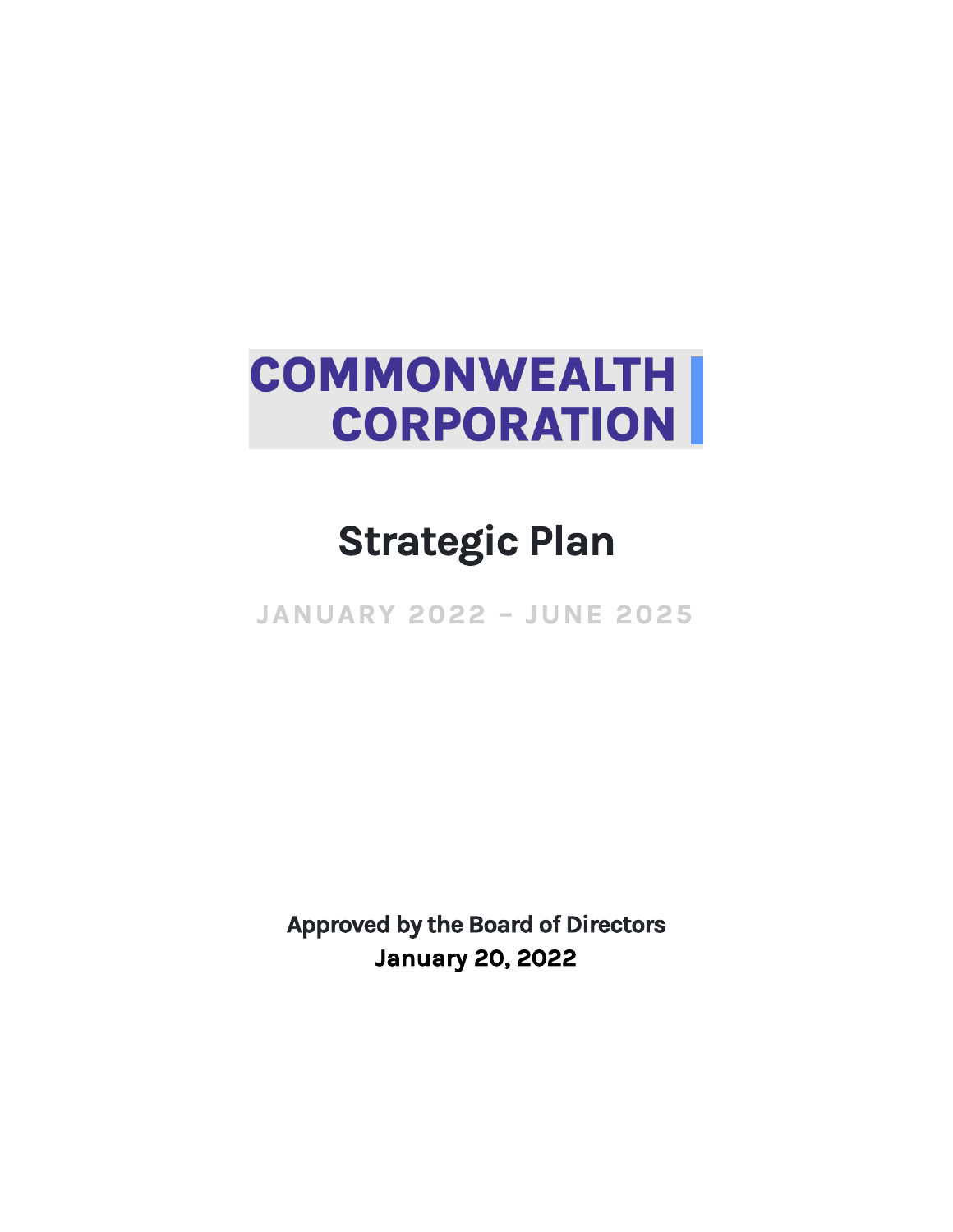## **Executive Summary**

**The Commonwealth Corporation, a quasi-public workforce development agency, fosters workforce equity in Massachusetts by delivering innovative and collaborative professional development solutions that help diverse communities and employers succeed. The organization – referred to as CommCorp – envisions a world where meaningful employment can lead to upward mobility for all. The organization engaged in a robust strategic planning process in 2020 and 2021. The plan reflects the needs of the communities CommCorp serves and will result in meaningful impacts that improve the lives of its constituents.**

**The plan will be implemented from January 2022 through June 2025. Key features include:**

- **Revised mission, vision, and value proposition statements;**
- **A statement of six values that capture the spirit and intentions of the organization;**
- **A Diversity, Equity, and Inclusion Statement accompanied by a set of measurable strategies for implementing DEI both externally and internally;**
- **Eight organization-wide goals;**
- **Program goals, strategies, and measures of success that will guide its work to invest in the future workforce, develop pipelines for workers and immediate hiring, and train and upskill the current workforce;**
- **Organization-wide goals, strategies, and measures of success that focus on the employee experience, infrastructure and technology, governance, marketing and branding, and research and development; and**
- **A plan for evaluation and continuous improvement to ensure that the plan is a living document.**

**CommCorp will assess its progress at both the organization-wide level and programmatic impact. Uniting the plan are the eight high-level goals.**

- **1. Identify and prioritize innovative and collaborative solutions that match the career goals of diverse workers of all age/ stage starting with youth, with employers' workforce needs.**
- **2. Provide focused and intentional programming to engage unemployed and underemployed populations in meaningful economic mobility opportunities, particularly in communities that have historically experienced resource inequities.**
- **3. Increase and expand CommCorp' s influence and role as a thought-leader and convener.**
- **4. Integrate diversity, equity, and inclusion principles and practices into our programs, services, and organizational structures, hiring practices, promotional and succession planning and processes.**
- **5. Influence and leverage public-private partnership opportunities and the state's workforce development system, and incoming federal resources to achieve scalable impact.**
- **6. Deepen cross-organizational collaborations that leverage a continuum of workforce development services, break-down program silos to seamlessly serve Massachusetts residents and employers and expand employer engagement across programs.**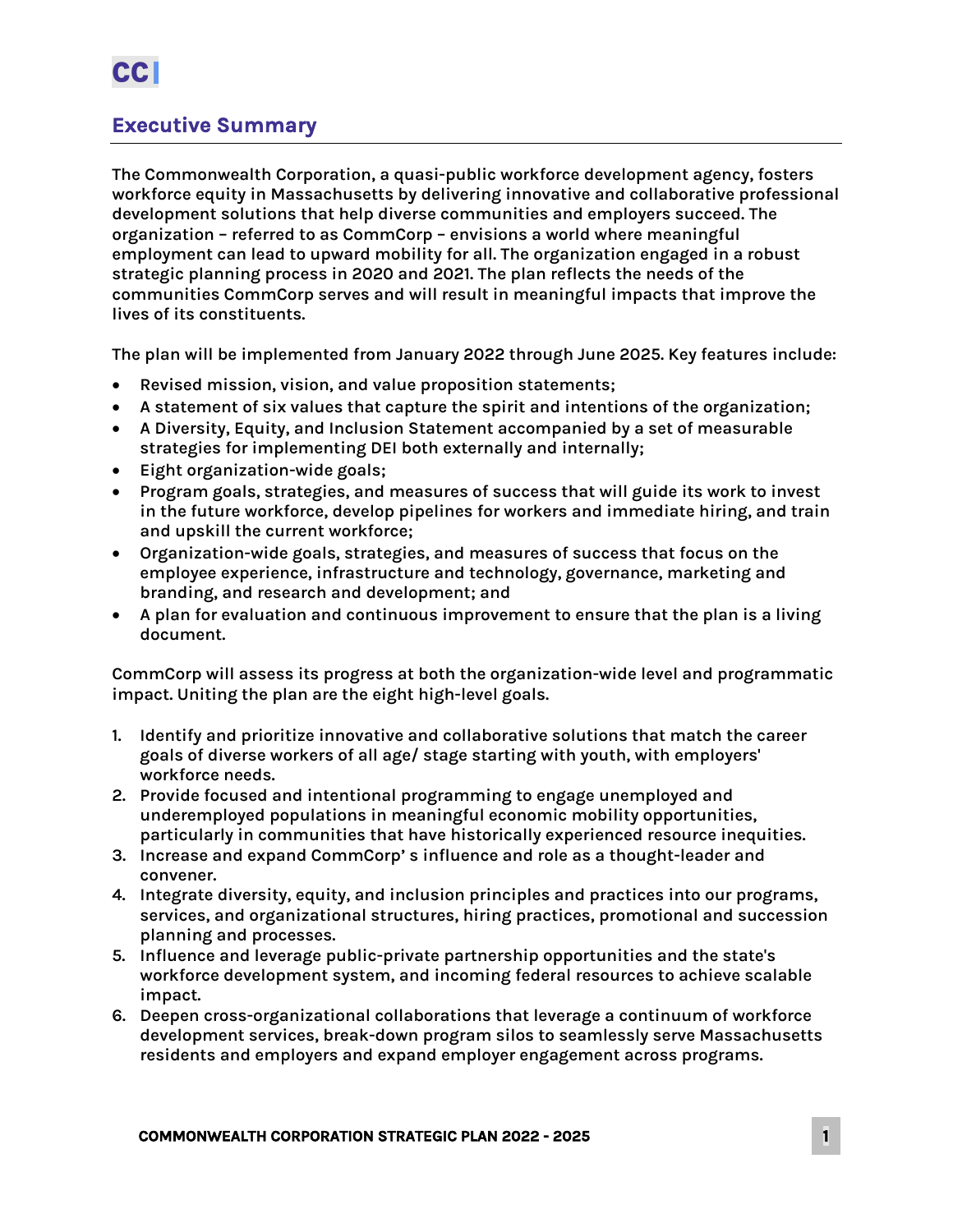

- **7. Invest in employee and board member talent development, ensure that talent recruitment targets under-represented communities, and celebrate a culture of diversity and collaboration.**
- **8. Improve infrastructure, drive productivity, and achieve access and equity by decreasing inefficiencies and eliminating barriers.**

# **I. Introduction**

#### **Overview to the Strategic Planning Process**

**Commonwealth Corporation (CommCorp) engaged in a robust strategic planning process which began in the fall of 2020 and culminated in an approval of this plan at the Board of Director's January 2022 meeting. The process was led by a staff-board-stakeholder committee and facilitated by Diane Gordon, an independent management consultant. Staff, board, and external partners and stakeholders provided detailed input about CommCorp in an assessment early in the process, and the direction the organization set reflects the ideas and needs expressed by these various stakeholders.**

**The staff, board, and stakeholders reflected on the lessons learned from the assessment and worked collaboratively throughout 2021 in task forces and other forums to set, refine, and finalize goals, strategies, and measures of success for all its work in the coming years. Participants also worked together to revise the organization's mission statement, vision, value proposition, a set of values, and a Diversity, Equity, and Inclusion statement. The latter is accompanied by a set of goals, strategies, and measures of success for how that statement will be carried out in practice both externally and internally.**

**The process concluded with the development of an implementation plan and a process for reflecting on and evaluating the outcomes achieved as the work is carried out. CommCorp intends to use the plan as a guide and to learn from it to improve its work and its organizational impact.** 

#### **Timeframe for implementation**

**The plan's adoption occurred mid-way through the organization's fiscal year which starts in July. As such, the organization determined it was best to set an initial period of implementation from January 2022 – September 2022 to align with the budget approval process. The time period for implementation is January 2022 – June 2025.**

#### **Relationship with the Commonwealth Corporation Foundation**

**The Commonwealth Corporation Foundation supports the mission of CommCorp by bridging resource gaps to target unmet needs in workforce development. The Foundation works in concert with CommCorp programming-at-large to identify opportunities to support workers and employers in Massachusetts beyond existing resources.**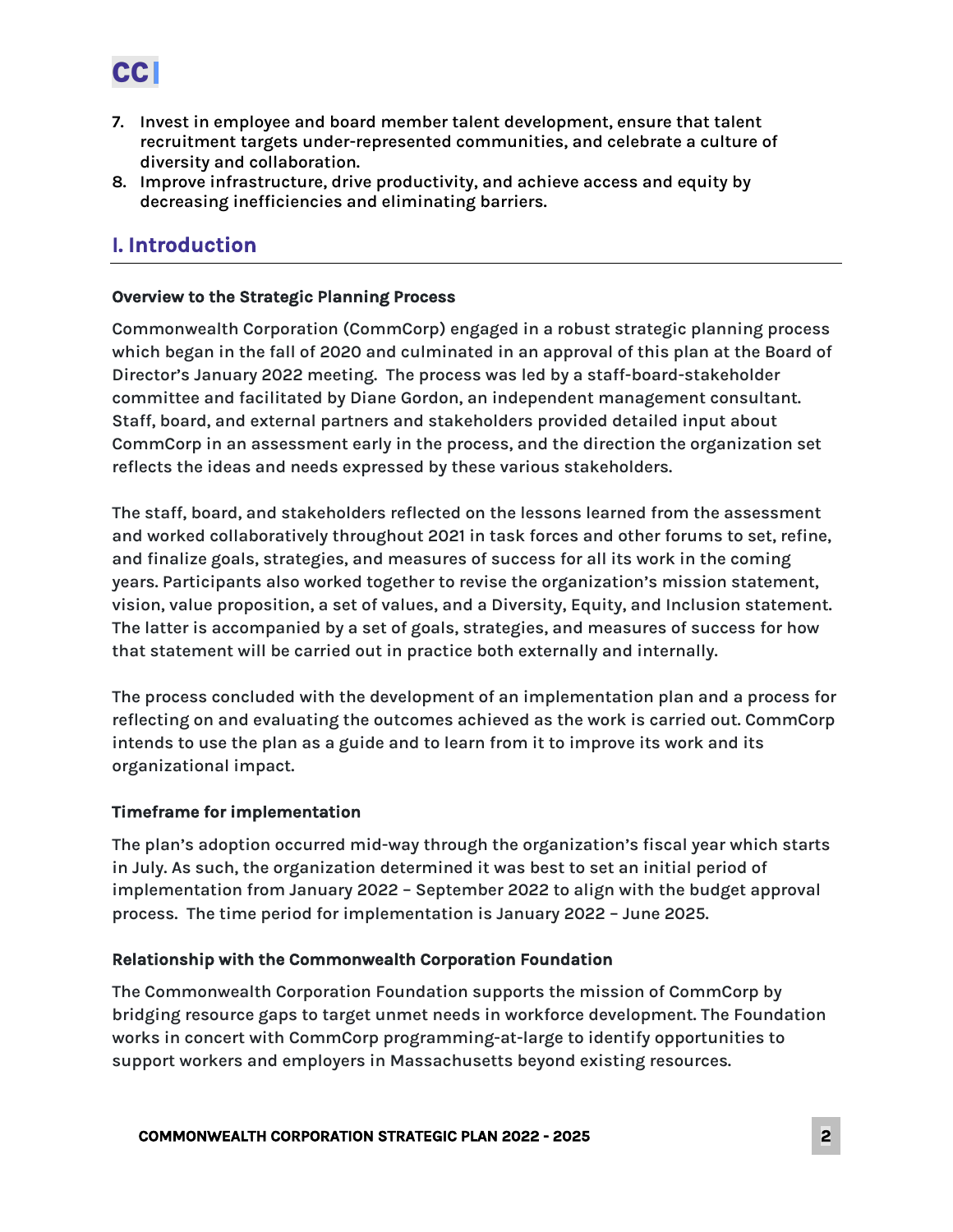## **II. Guiding Statements**

### **Mission**

**Commonwealth Corporation fosters workforce equity in Massachusetts by delivering innovative and collaborative professional development solutions that help diverse communities and employers succeed.**

### **Vision**

**A world where meaningful employment can lead to upward mobility for all.**

## **Value Proposition**

**CommCorp leverages a public-private partnership to align career goals of diverse workers of all ages, employers' workforce needs, and the power of the state's workforce development system. As thought leaders, we convene partners to implement creative workforce solutions for sustained impact.**

## **Commonwealth Corporation Foundation** *Mission*

**The Commonwealth Corporation Foundation supports the mission of Commonwealth Corporation. The Foundation strives to achieve meaningful employment and upward mobility for all by bridging resource gaps to target unmet needs in workforce development and by empowering workers and employers in Massachusetts through strategic partnerships with the business community, organized events, and grant-making.** 

#### **Values**

- **Development: CommCorp believes in empowering life-long learners by investing in our people and fostering a culture of growth, both personally and professionally.**
- **Collaboration: In partnership with our community, our grantees, and our partners, we seek to be proactive in seeking feedback and responding to the needs of those we serve.**
- **Equity: As a group, we are committed to making informed decisions that ensure equitable treatment, access, forward progress, and advancement for all, while identifying and removing the barriers that have hampered the full participation of some groups.**
- **Balance: In all aspects of our business, professional and personal, we strive to create balance. This includes the ability to adapt throughout daily activities in order to support productivity and creativity in order to enhance mental health, peace, and happiness.**
- **Integrity: Keeping transparency and ethical standards a priority is an essential part of our identity, one that enables us to be trusted by our colleagues and constituents alike.**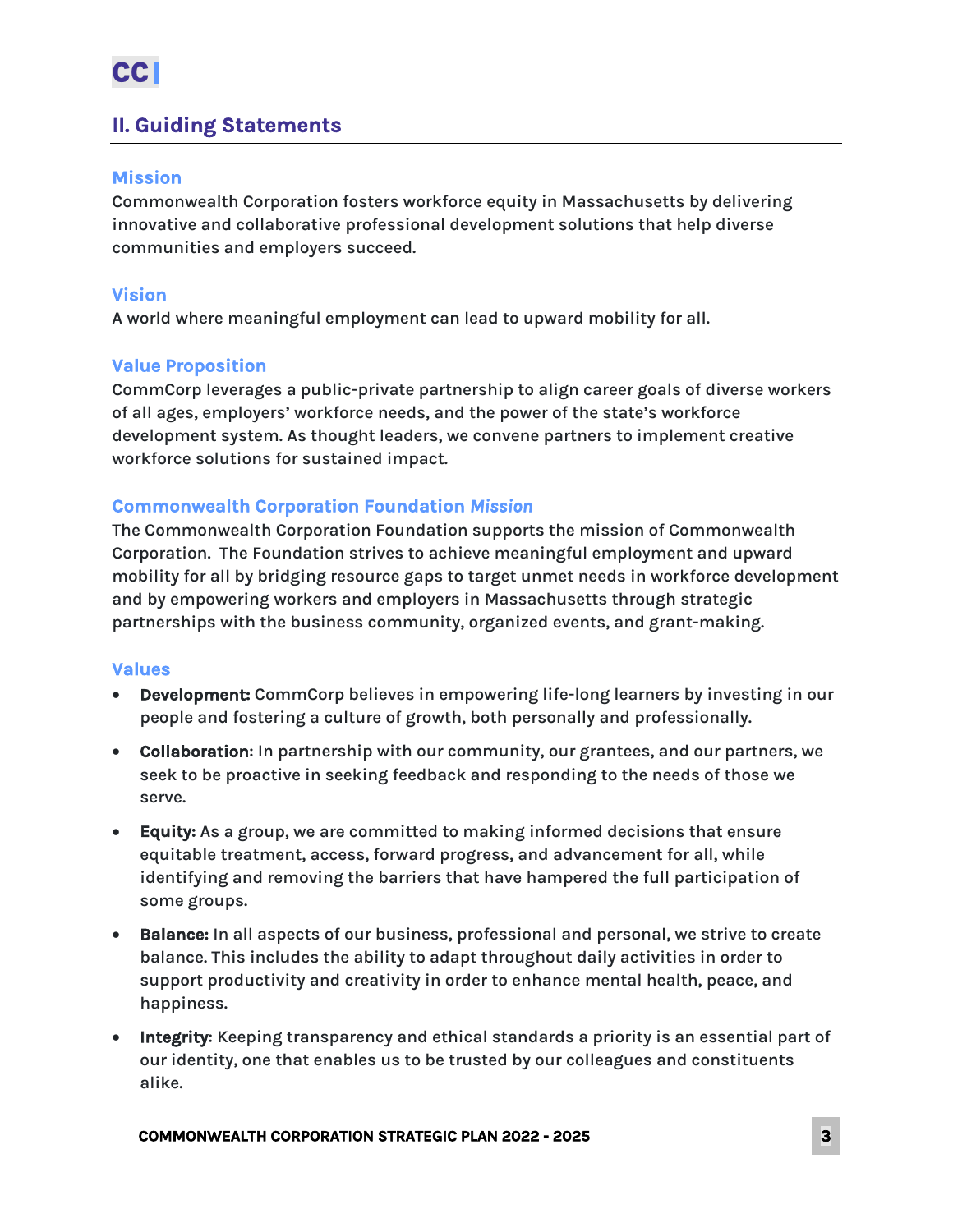

• **Accountability: In our role as stewards of public and philanthropic resources, it is our responsibility to improve our workforce by managing resources effectively, pivoting with the times, and implementing data-driven solutions.**

## **Diversity, Equity, and Inclusion Statement**

**As a leader in workforce development, Commonwealth Corporation is committed to having Diversity, Equity, and Inclusion embedded into the programs and services we offer, reflected in the people we impact and our workplace culture. Our vision of a society where upward economic mobility is possible for all—cannot be accomplished alone, but through the collective efforts and support of our staff, partners, board members and the communities in which we live and serve.**

- **We are all in this together. As aspiring champions of this work, CommCorp strives to identify and dismantle historical and existing barriers within systems, policies, and practices in order to create long term economic opportunity and access for all. We are one part of a larger community working to close equity gaps and drive the changes necessary for a thriving, diverse and inclusive workforce.**
- **We lead with Equity. At CommCorp, we strive to increase our impact and productivity by fostering a workplace that welcomes diverse perspectives, experiences, and approaches to foster a more productive and impactful CommCorp. We accomplish this by:**
	- **Placing diversity, equity, and inclusion as central to our work and to the well-being of our staff and the communities we serve.**
	- **Supporting effective program development and building collaborative partnerships that empower and strengthen our communities.**
	- **Balancing systems-wide impact with an explicit focus on the unique needs of individuals and organizations—particularly those belonging to marginalized groups that have been historically excluded from dynamic or innovative systems change.**
- **We invite our stakeholders to hold us accountable. We acknowledge the journey to supporting, expanding, and investing in an equitable workforce is not always linear. Our goal is two-fold: to learn from the mistakes we are aware of, and to foster an environment that encourages our partners, stakeholders, and employees to hold us accountable. We fully commit to maintaining a space for uncomfortable conversations that will foster and strengthen our transformation into an authentic dedicated, empathetic and anti-racist organization.**